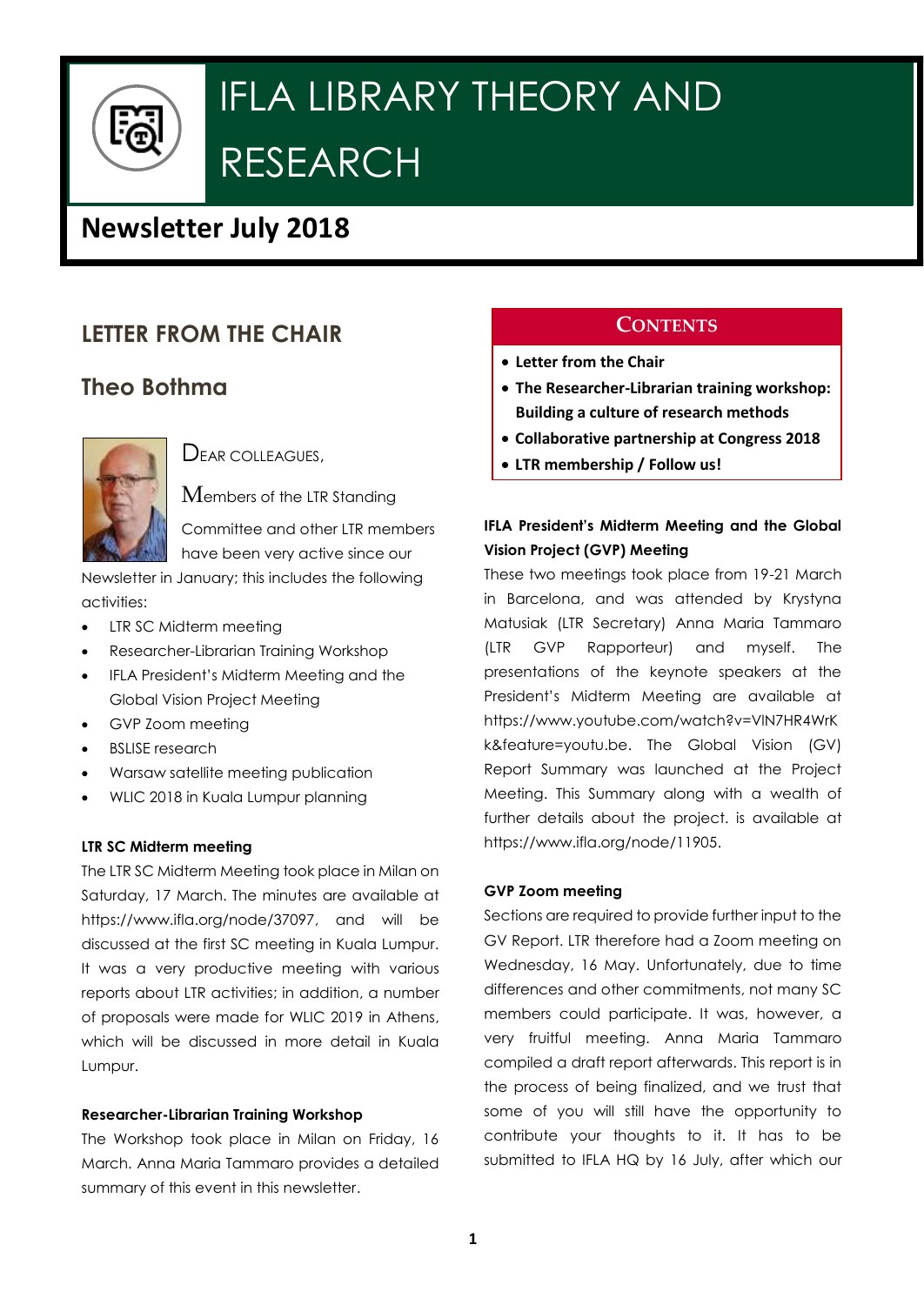finalized report will be circulated and made available on our website.

#### **BSLISE research**

The BSLISE (Building Strong Library and Information Science Education) project, a collaboration between LTR and SET, is very active, with regular online meetings. Project members have been presenting the interim results at various conferences, and a whitepaper is in the process of being finalized. This will be presented in Kuala Lumpur at the joint meeting of LTR and SET. For more information about this group see: https://lisedu.wordpress.com/publications/

#### **Warsaw satellite meeting publication**

Selected papers from the satellite meeting in Warsaw on the *Data Curator's Roles and Responsibilities: International and Interdisciplinary Perspectives* (WLIC) will be published in a forthcoming issue of *LIBRI*. (see: https://ifla.wdib.uw.edu.pl/)

#### **WLIC 2018 in Kuala Lumpur**

#### **Standing Committee Meetings:**

- 1) *Session 025: SC I*, Room 407, Friday, 24 August, 13:30-15:30.
- 2) *Session 200: SC II*, Room 301, Tuesday, 28 August, 13:30-16:00.

#### **Open Sessions:**

 $\overline{a}$ 

#### 1) **LTR and Information Literacy**

*Session 116: Information Literacy: from practice to research and back again.* Conference Hall Sunday, 26 August, 13:45-15:45.

### 2) **LTR, Section Education and Training and LIS Education in Developing Countries Special Interest Group**

 *Session 220: IFLA's role in building strong LIS education: an international approach to quality assessment and qualification in the library and information profession*, Ballroom 2, Wednesday, 29 August, 08:30-10:30.

#### **3) SIG Library History**

 *Session 095: Transform Libraries. Transform Societies: Library outreach to marginalized populations: historical perspectives*. Conference Hall 3, Sunday, 26 August, 09:30-11:30.

We hope to see all of you at the Conference and at all these meetings!

# **THE RESEARCHER-LIBRARIAN TRAINING WORKSHOP: BUILDING A CULTURE OF RESEARCH METHODS**

#### **Anna Maria Tammaro**

Increasingly, the library and information science (LIS) practitioner is being challenged to incorporate research into the context of their professional work. The IFLA Section Library Theory and Research (LTR) begun in 2010 the Project Researcher-Librarian Partnership. Six new LIS practitioners within their first seven years of professional practice took part in the programme. Each was partnered with an experienced LIS researcher who provided mentoring and support. During the 12-month programme the new professionals designed and implemented a research project on a topic of interest.

On 16 March 2018, for the first time in Italy for its Mid-Term meeting, the IFLA Library Theory and Research Section participated in the Italian "Stelline" Conference in Milan $\,$  to resume the Researcher Librarian Partnership program. The Researcher Librarian training Workshop was focused on the application of quantitative and qualitative research methods in library user research. The IFLA LTR Section invited students and professionals to engage in conversation around stimulating posters and presentations of research projects.

<sup>1</sup>http://www.convegnostelline.it/iniziative.php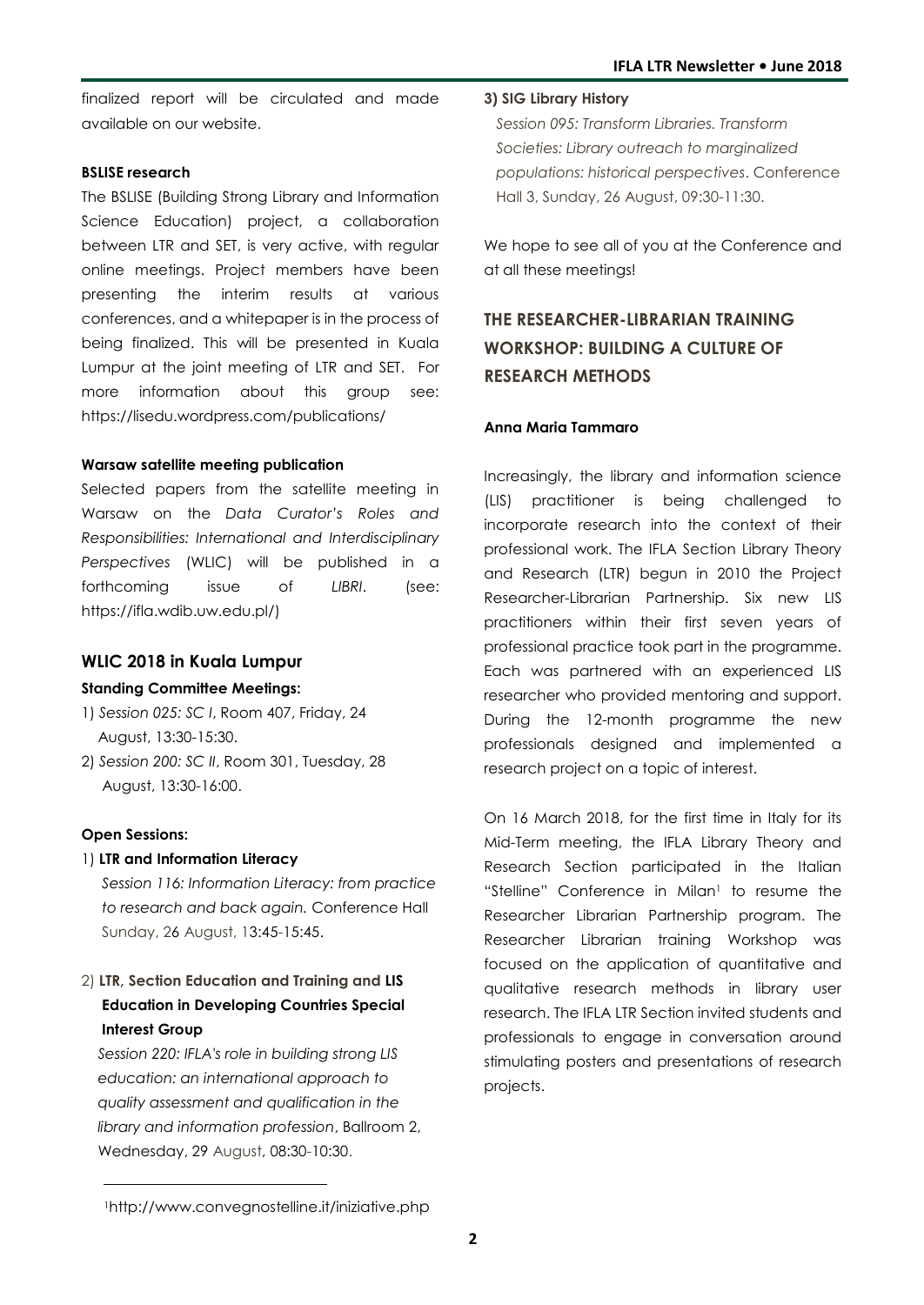After the welcome by AIB President Rosa Maiello, Theo Bothma, Chair of IFLA's Library Theory and Research Section, introduced the training Workshop, explaining the focus of LTR on developing a culture of research methods.

At the workshop, Krystyna Matusiak (LTR secretary and University of Denver) and Lynn Silipigni Connaway (senior researcher at OCLC) provided an overview of the research methods. All registered participants received a booklet with the materials and exercises prepared to introduce the research methods.

An Italian librarian, Sara Chiessi (Unione Reno Galliera - Director Biblioteca Comunale San Giorgio di Piano), who was one of the winners of the LTR sponsored Researcher-Librarian Partnership program, presented about her experience and the impact of the LTR mentoring on her career.

Four participants presented posters about their research projects.

#### **Marco Ciorli**

(Laurea Magistrale Internazionale Congiunta in Sociologia Culturale University of Trento) presented his research on "User survey of the Municipal Library of Trento: foreign citizens".

#### **Cecchi Egizia**

(Scuola di Specializzazione in "Beni archivistici e librari" University of Rome) presented on "Public libraries imaginery: analysis of the construction of an idea", a research on an imagined concept of the library.

#### **Flavia Massara**

(Scuola di Specializzazione in "Beni archivistici e librari" University of Rome) presented "Criteria for monitoring information literacy activities in the library". The aim and objectives of the research were to understand the public libraries objectives for starting information literacy programs.

#### **Roberta Montepeloso**

(Scuola di Specializzazione in "Beni archivistici e librari" University of Rome - Biblioteca Civica di Cori ) focused on understanding the perceived identity of the library, with her research entitled "Contemporary public library: imaginary, perception, vision". The case study examined the Montanari Mediateca (MeMo). The results demonstrated how the concept of the library is "a growing organism" and how it has enriched the library's collective imagination.

At the end of presentations, there was a discussion of the LTR Section experts with the Italian participants. The Library-Researcher Workshop in Milan was a live training laboratory for researchers and librarians, which achieved real success, despite its brevity, in stimulating the Standing Committee members of IFLA's LTR Section to envision a repetition of the Researcher Librarian Program and Workshop next year.

The researchers provided a brief overview of their research as follows:

# **User survey of the Municipal Library of Trento: foreign citizens**

Marco Ciorli

The Municipal Library of Trento has had a significant loss of users in the last 4 years through the under-utilization of some specific services (e.g. MLOL - MediaLibraryOnLine and the Multilingual Section), and the uses sometimes perceived as "problematic" or "Improper" by more disadvantaged user groups such as refugee and foreigners. The Municipal Library of Trento perceived the need to investigate the user's needs and expectations, including both user and potential user (or "non-user"). The project mainly involved the foreign community and tried to understand their behaviour, experiences of the library, and needs, both expressed and unexpressed. The research aimed to respond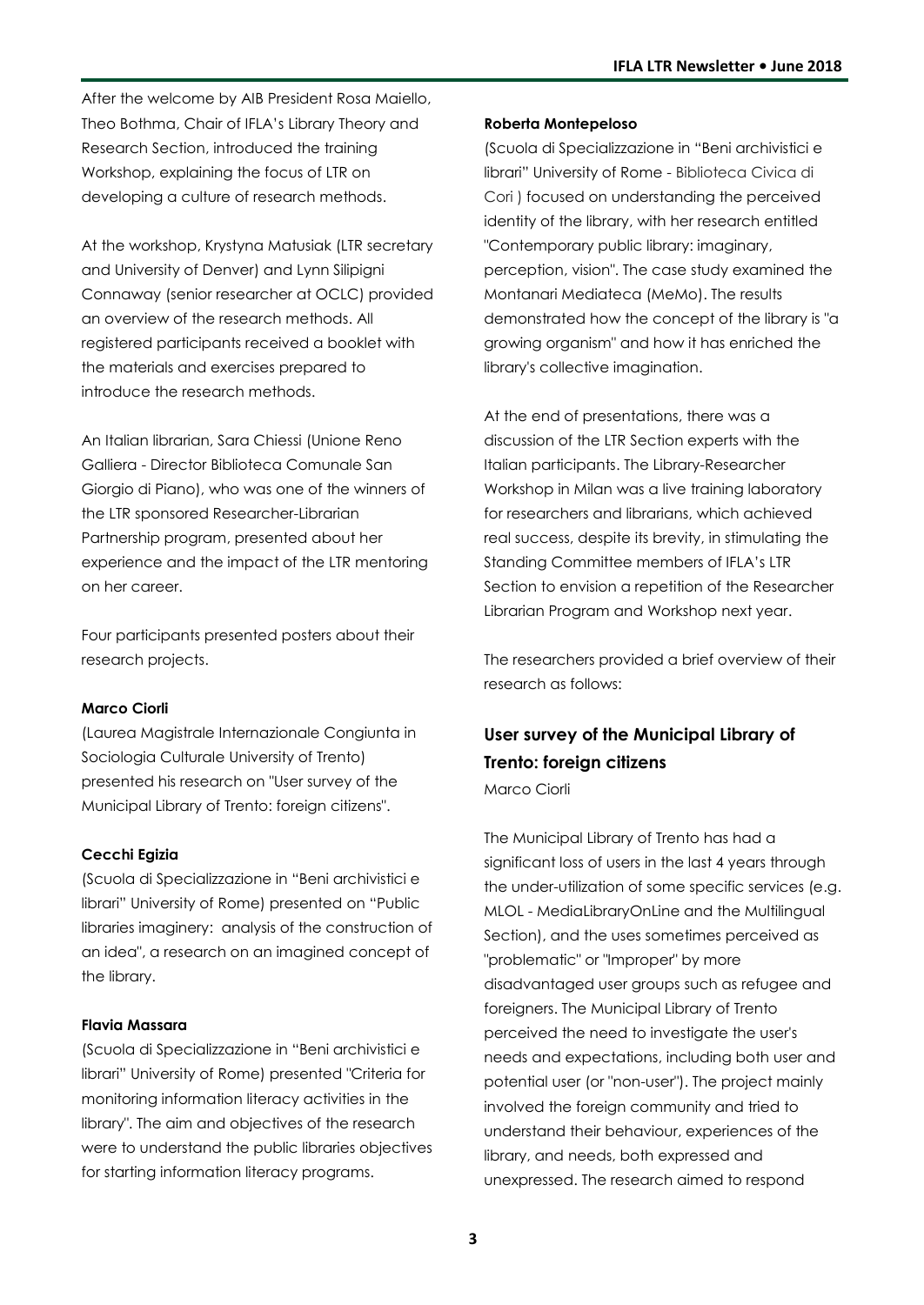adequately to ongoing social changes, and their possible impact on the library transformation.

#### **Methodology**

The research project was conducted between February and July 2017 at the Municipal Library of Trento. The research at the Municipal Library of Trento was developed using two dimensions: 1) the study of users; 2) the study of potential users. The study approach was explicitly inspired by the constructive understanding of phenomena and the emergence of a conceptual framework from the specific reality of investigation (Grounded Theory). The survey adopted a mixed methods approach, using a formalized collection tools (questionnaires for potential users), and a multiple de-structured methods (experience stories, field observations). The design of the research was iterative. In the last phase of the study, the results from the users and potential users of the study were merged and analyzed.

The user study was the fundamental part of the investigation with 47 in-depth interviews, of which 27 interviews involved users (from 30 to 80 minutes approximately) and 20 interviews involved staff librarians (from 60 to 140 minutes). Ethnographic notes in conjunction with interviews were taken during about 50 hours of unobtrusive observation over the course of several weeks. The exploratory research on potential users, based on a previous study of representatives of migrant associations, involving a face-to-face questionnaire, was conducted in CAPI (Computer Assisted Personal Interviewing) mode. The sample was composed of foreigners living in the Trento area for at least 3 years, who have never used a municipal library in the last 2 years, or have gone two or three times a year, without using any of the services offered. The collection of the data and the interviews were conducted at the Information center for immigration.

The main questions were grouped into 4 sections, related to 1) use of the Municipal Library or use of other libraries; 2) awareness of the services

offered by the Municipal Library; 3) the reasons for non-use and expectations; 4) the image of the library in general. Also data concerning reading and information habits were collected, and some socio-personal indicators. A total of 157 questionnaires were collected, of which 20 occasional users and 111 potential users, of whom 84 have actually been domiciled for at least 3 years.

#### **Findings**

The survey provided an understanding of the foreign citizens' needs compared with the offerings of the Municipal Library of Trento. The first important result was the problematic perception of "right" or "improper" uses of the Municipal Library and the emergence of stigmatization. The second significant result of the survey was the recognition of the disadvantaged users needs and the importance of the library during the recent immigration phase. The emerging recommendation is that the Municipal Library must meet people diversified needs - foreign and not. The evidence of organizational obstacles have been noted, including the challenge for the library to work without one clear strategy and the collaboration with other institutions.

## **Public libraries imaginary: analysis of the construction of an idea** Egizia Cecchi

This study focuses on the contemporary public library identity, and aims to understand its perceived identity - understood as image of individuals, community or society and the role it can play for quality of life of people. The research's objective is the identification of the factors that contribute to defining the public libraries' image.

Taking care of the imaginary, as Durand observes, leads the researcher being divided "between a feeling of unusual ease and ineluctable difficulty". When working in a small public library, contact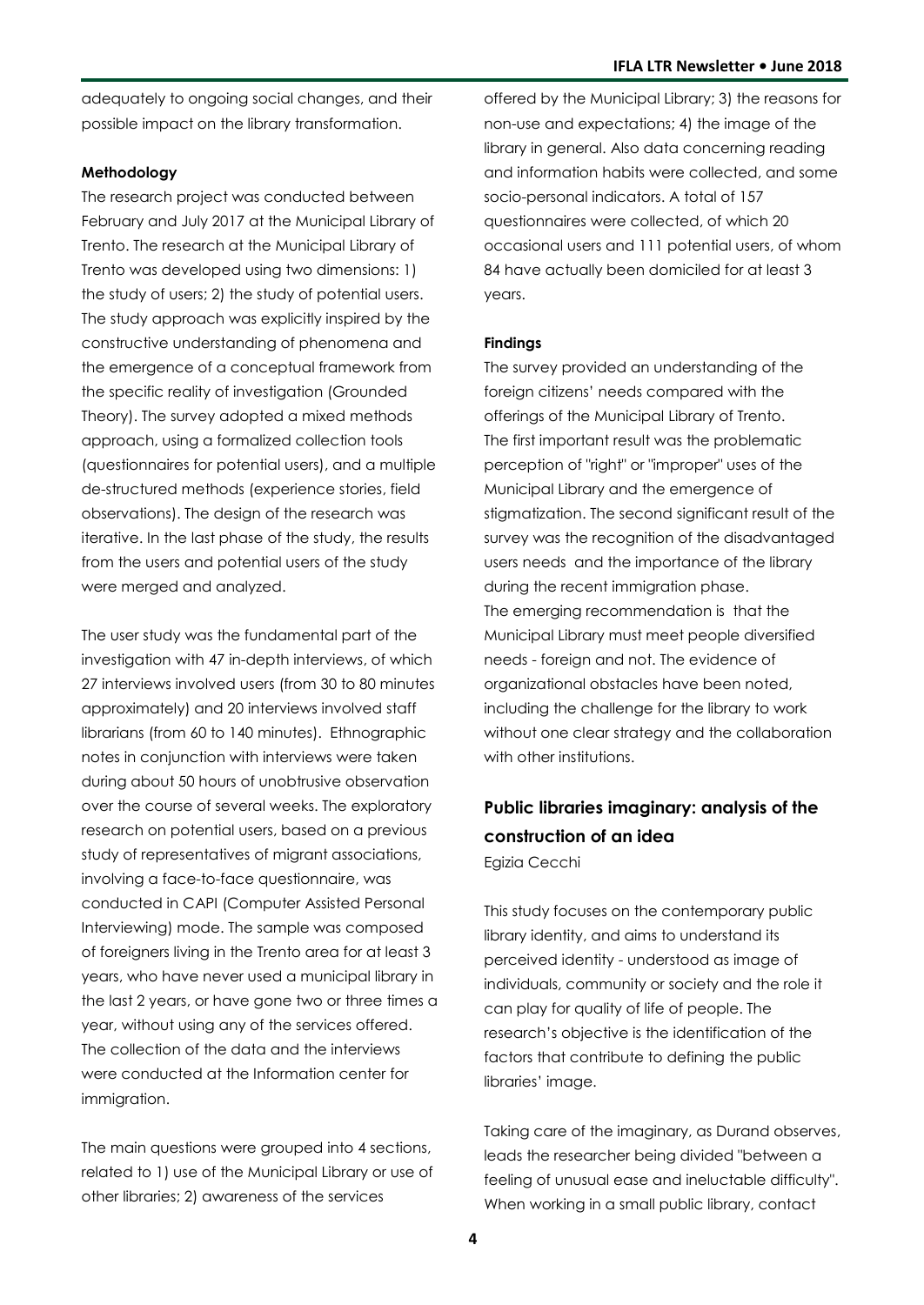with people is intense and it is easy to discover ideas and expectations regarding the library that are far from the internal perceptions of the library professionals. This mismatch can be deepened according to different perspectives. This research aims to investigating the components that influence the construction of the individual idea of the library and how it acts in the anthropological journey of the imaginary libraries.

#### **Methodology**

The investigation adopted a qualitative approach according to the method of Grounded Theory, collecting data based on semi-structured interviews, accompanied by ethnographic notes. This methodology was combined with visual sociology. Images were used both as a tool for collecting information during the course of the field research process and as a key for interpreting interviews. This research is part of the study approach defined as the expression Narrative-based Librarianship (NBL), which highlights the role of narration as a means of communication, a tool of thought, an understanding of reality and an interpretative tool for field research.

The case study was the civic library "Elio Filippo Accrocca"of the Municipality of Cori, a town of just over 10,000 inhabitants between the province of Latina and Rome. The choice of this public library context has allowed us to devote unusual attention to a particular library reality, where these small institutions can be considered the "most basic" unit, representing the capillarity - and a strategic resource - of the national library system.

The interpretation and analysis of the data was done using a software for the qualitative analysis of texts (Atlas.ti).

#### **Findings**

The results can be defined as: semantic, constitutive and iconographic. The semantic base on which the idea of a library and its transformative dynamism is defined in relation to the specific

context of the library. The constitutive factors of the imaginary of the library are: desire level, symbolic level, experiential level, emotional and prejudicial level. Thanks to the collection of images it was possible to find an iconography of the types of libraries present in the interviewees' imaginary: the fantastic library, the innovative library, the symbol library, the "dusty" library and, to varying degrees, the souvenir library.

# **Criteria for monitoring information literacy activities in the library**

Flavia Massara

In recent years, the information literacy courses are growing in libraries, partly by natural maturation of the theme but also by the commitment of the AIB Group on information literacy. However, information literacy courses are not at the center of everyday reality of libraries. The research is based on a previous survey conducted by the AIB in 2015, which aimed to map all the information literacy activities present in Italian public libraries. This survey, based on a questionnaire, evidenced the information literacy activities in the public libraries but also generated new questions. Why have important Italian public libraries not responded to the AIB questionnaire? Why have many public libraries not completed the questionnaire, abandoning it prematurely?

The survey aimed at understanding the motivations as to why important Italian public libraries do not offer information literacy courses and why some of the respondents stopped filling out the questionnaire.

The objective was to investigate the questions left unresolved by the previous survey, as an implication for future information literacy surveys that will be carried out in our country.

#### **Methodology**

The first step was the analysis of the previous survey by examining more specifically: the objective of the research, the choice of the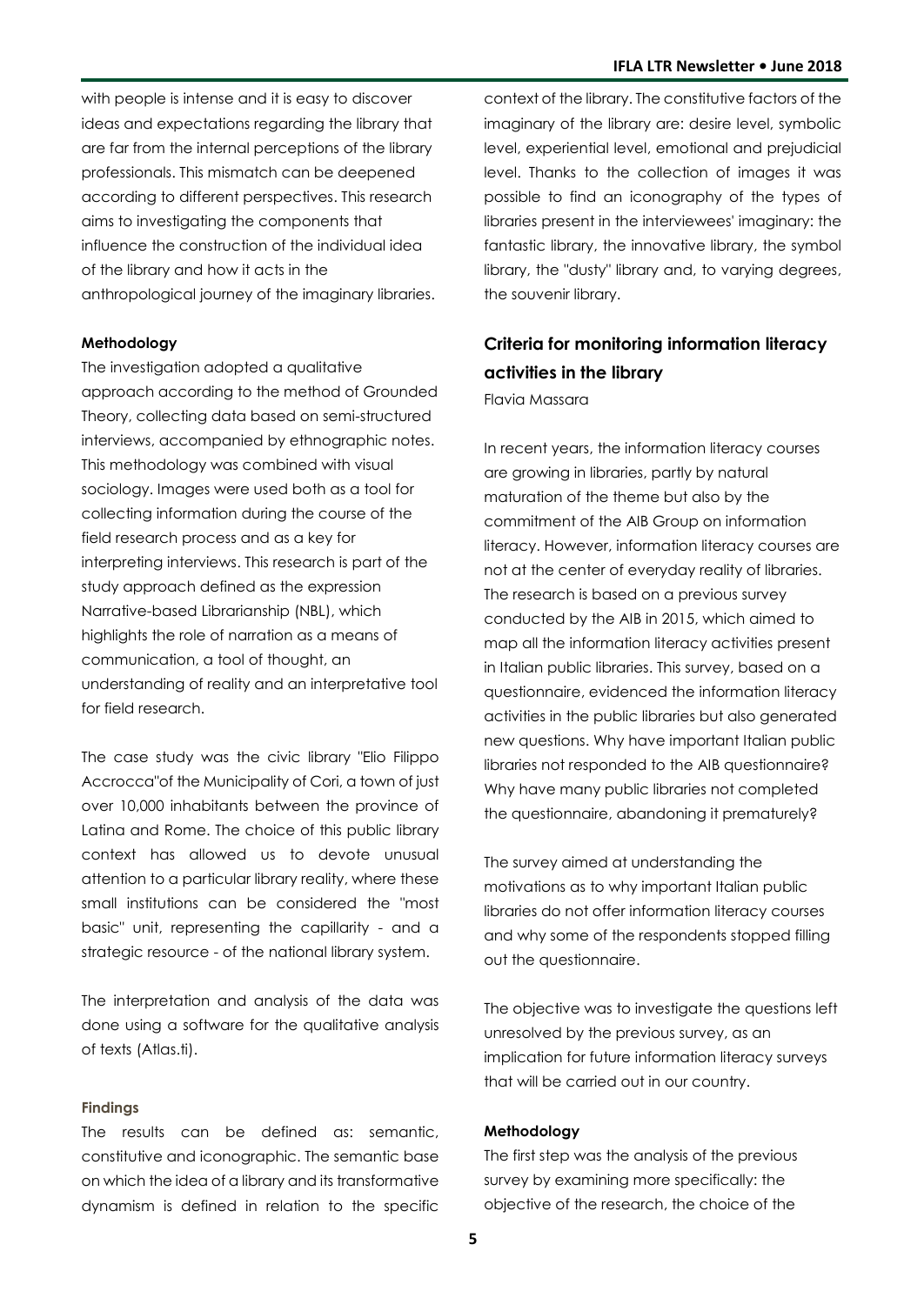sample, the dissemination and the structure of the questionnaire.

A qualitative analysis was then started and the methods adopted included an interview, conducted by telephone where 14 libraries were selected, seven of which were non-respondents and seven were partial respondents. The telephone interviews were then recorded to allow the subsequent transcription and analysis of the data.

#### **Findings**

The survey produced two types of results: methodological reflections and library-related definitions of information literacy.

For the methodological aspects, the importance of unequivocally defining the aims and objectives of the investigation, of carrying out the selection of the sample, of communicating the results and of reinforcing the data culture among librarians was evidenced. One result is the weak culture of research methods among the professionals operating in the sector. The prevailing idea is that the questionnaires are a hard task and not an opportunity to improve.

For the definition of information literacy, there was a strong terminological problem: the librarians, in most cases, did not have a clear idea of what information literacy is and what kind of activity it entails. An evident result is the gap between the theoretical debate and the practice of the libraries of our country.

In conclusion, a weakness in training and education in specific courses was noted, marking a need for future students, librarians and professionals to become more information literate.

**The contemporary public library: imaginary, perception and vision** Roberta Montepeloso

The survey aimed to explore the perceived identity of the library by investigating the individuals who come into contact with the library service. The survey case study was the city of Fano (Marche) and focused on the Montanari Mediateca (Memo). The Memo is an institution active since 2010, established through a partnership between a private organization and a dynamic municipal administration, with the mission of offering the services of a "multimedia library" for all.

#### **Methodology**

We opted for a "bottom-up" perspective, using a qualitative methodology. To understand what we have defined as a shared imaginary, a common vision of the contemporary public library, two qualitative methods of data collection were used: semi-structured interviews (20 pilot interviews, 8 indepth interviews, 1 specialized interview with opinion leader) and two focus groups. The sample was chosen with the so-called "reasoned choice" method: the individuals involved have been identified inductively among those who have been evidenced as carriers of significant knowledge for the progress of the investigation. The "raw" material thus acquired was used for textual analysis with the support of the Altas.ti software.

#### **Findings**

During the analysis of the data collected, the specific question (the perception of the Memo) has been transformed in terms of a general question: the identity of the contemporary public library.

A second issue which has been evidenced is the need of methodological awareness and rigor on the value and impact of the public library in our present.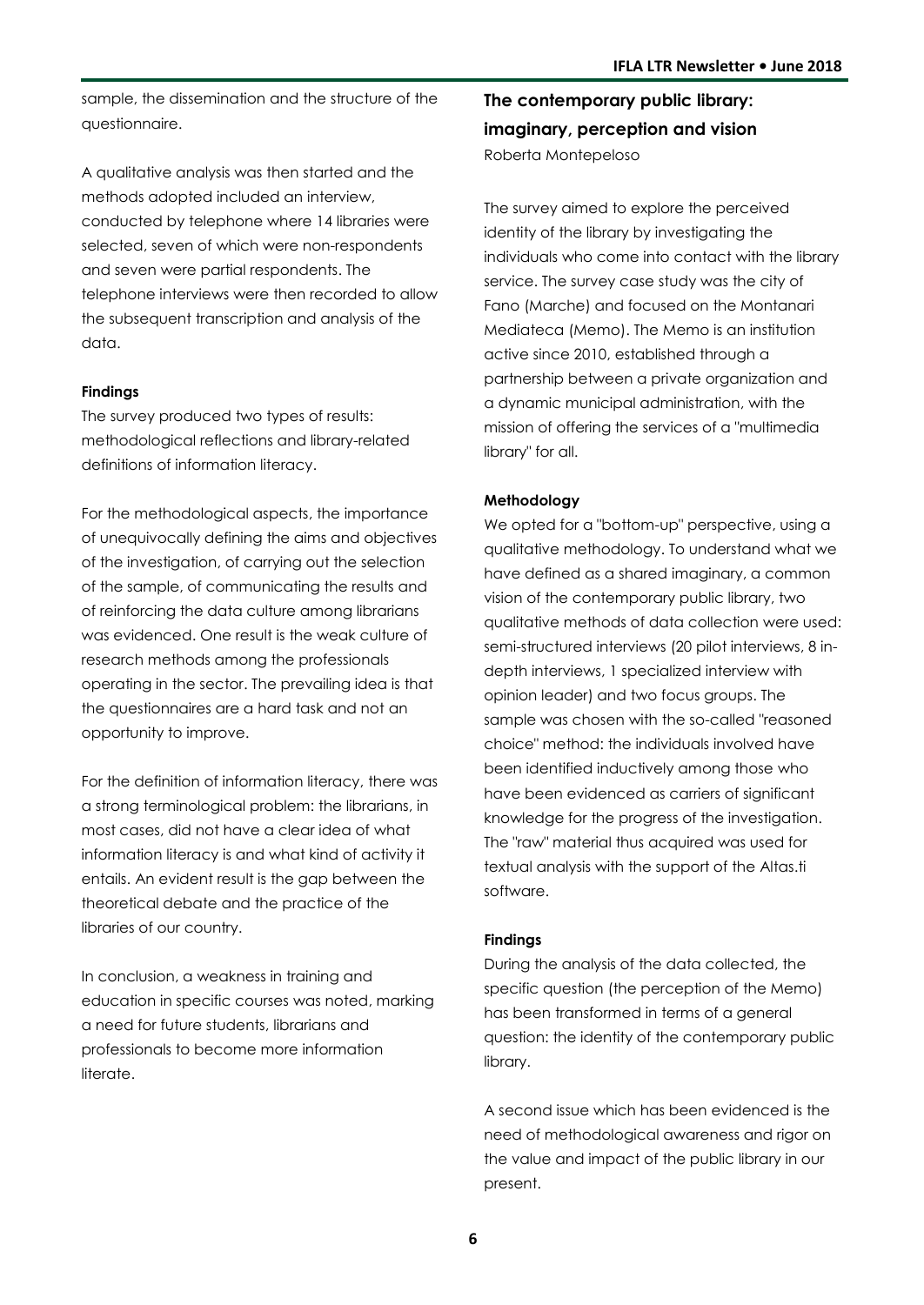At the end of the interpretative process, the results and the reflections were transcribed into text, stitched up by the connective property of the narration. This writing, whose value is first and foremost that of a research report, was presented to the academic community (School of Specialization in Archival and Book Heritage, La Sapienza di Roma) and then to the coprotagonists of the research (the staff of the Librarian Service of the City of Fano, the administrators, the officers, the members of the research sample, the users of the Fano libraries).

## **COLLABORATIVE PARTNERSHIP AT CONGRESS 2018**

#### **Dan Dorner**

The IFLA Library Theory and Research and Information Literacy Sections will be holding a joint session on *"Information Literacy: From Practice to Research and Back Again"* during the upcoming IFLA World Library and Information Congress in Kuala Lumpur, Malaysia. The session will be held on Sunday, 26 August between 13:45 and 15:45 in Conference Hall 3.

The purpose of this session is to hear about a range of critical approaches and research models relevant to information literacy that contribute to building new theory; the challenges of applying theory in practice; the technology dimension in theoretical frameworks; how learning theories can inform practice; and cultural perspectives associated with learning.

The session will be split into two parts – each part one hour in length. The following 4 papers will be presented in the first part (13:45 – 14:45) which will cover information literacy practice across disciplines, contexts and environments.

**1. Critical Information Literacy Teaching in British Columbia, Canada, Academic Libraries:** Debbie Schachter, Capilano University, Canada

**2. Making This World a Better Place Through Information Literacy: In4skill Campaign for Rural Communities:** Yazid Ibrahim, National Library of Malaysia; Malaysia Zuliana Ab Rashid, National Library of Malaysia, Malaysia

**3. Information Literacy of Undergraduate Vietnamese Students Viewed from the Perspective of Cultural Context:** Zuza Wiorogórska, University of Warsaw, Poland

**4. Vantaa City Library – Transcending Consumerproducer Relations in Public Library Music Services:** Ville Karinen, Tikkurila Public Library, Finland; Teemu Kide, Vantaa City Library, Finland

**Part I** will be chaired by Min Chou who is a member of the Information Literacy Section. The second part of the session (14:45 – 15:45) will consist of 4 brief papers (10 minutes each) followed by a panel discussion on the integration of theory and practice in information literacy.

The papers in Part II are as follows:

**1. How Philosophical Theory Informs Information Literacy Practice:** Michael Flierl, Purdue University, United States; Clarence Maybee, Purdue University, United States

**2. From Information Literacy to Green Literacy: Training Librarians as Trainers for Sustainability Literacy - Information Literacies to Transform Society:** Petra Hauke, Humboldt University of Berlin, Germany

**3. Methodological Approaches for Exploring Visual Literacy Practices:** Krystyna K. Matusiak, University of Denver, United States; Chelsea Heinbach, University of Nevada, United States

**4. From Global Theories to Local Practice and Original Knowledge: Learning the Way Through Systems Co-Design: Mary M. Somerville, University** of the Pacific, United States; Christine S. Bruce, James Cook University, Australia; Anita